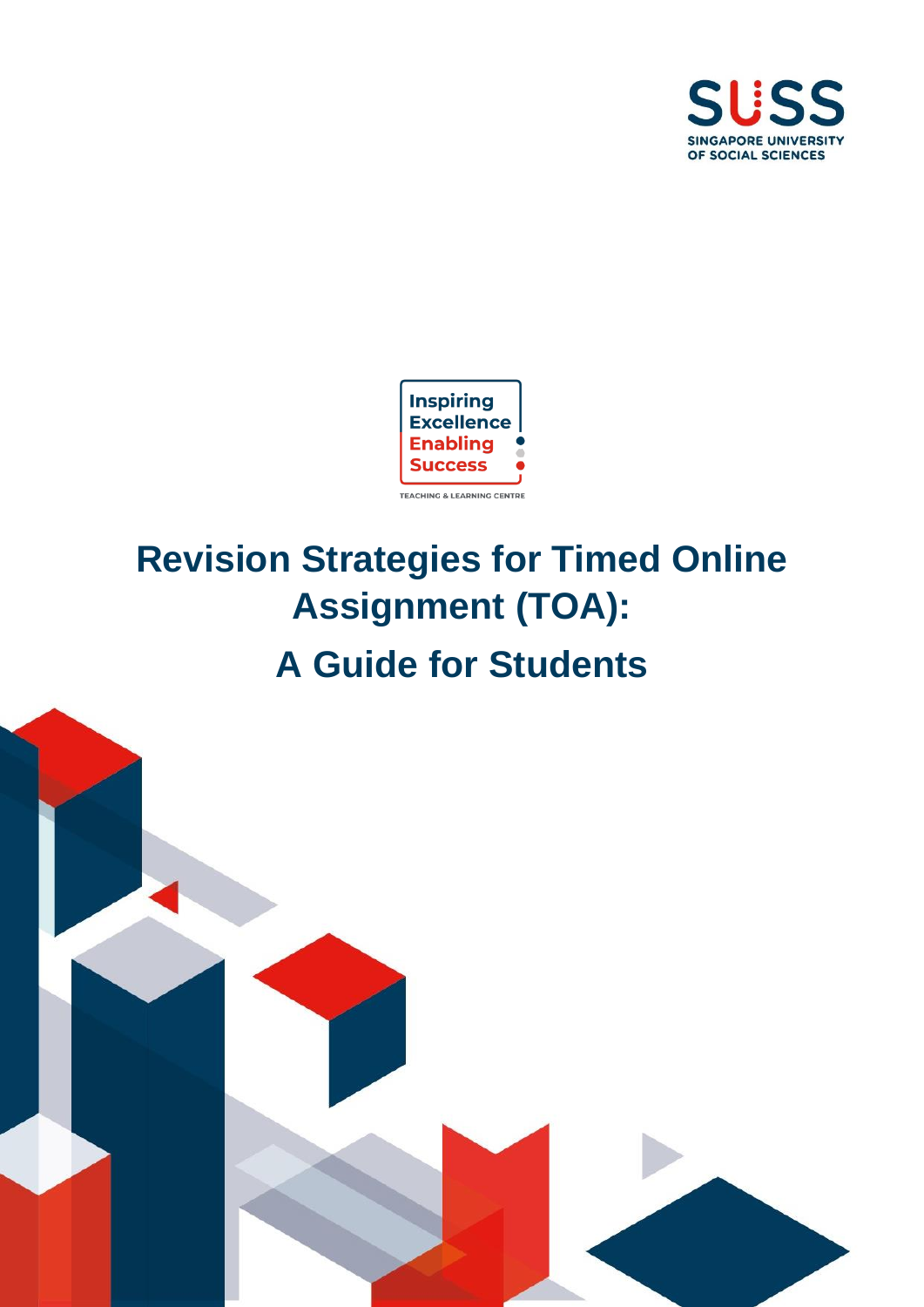

# **03**

- **Defining TOA – What is it?**
- **Preparations before TOA**
	- **Find out about the TOA format**

## **04**

- **Preparations before TOA** 
	- **Gather materials to support your TOA**
	- **Study for TOA**

## **05**

- **Preparations before TOA**
	- **Make notes for TOA**

## **06**

- **What to do during TOA**
	- **Your "exam hall"**
	- **Keeping time**

## **07**

**Summary of Dos and Don'ts**

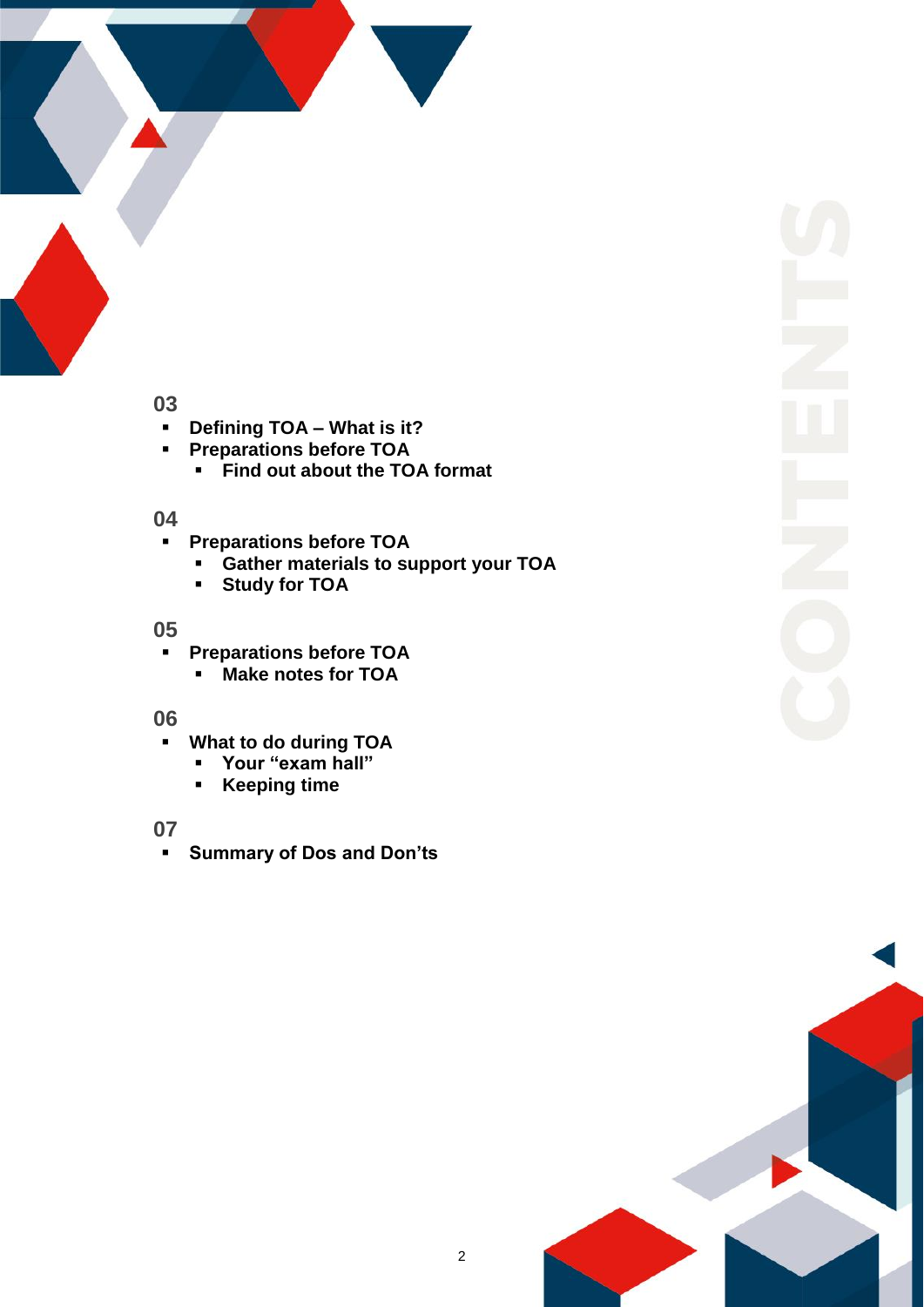## *Defining TOA – What is it?*

A Timed Online Assignment (TOA) is an open-book exam to be completed at home or at a place of your convenience. There is a time limit imposed whereby the TOA questions will be released to you at a specific time and you are to complete the TOA and submit it by the time imposed.

## *Preparations before TOA*

Just like closed-book end-of-course exams, there are things you can prepare before the TOA. These are some things you can do beforehand.

#### *Find out about the TOA format*

A TOA is like a TMA in the sense that you access the questions and submit the completed TOA via Canvas Turnitin. However, TOA is also like an open-book exam because you are to complete the TOA within the usual time allocated for exams.

Just like any TMA or exams, it is important to find out about the type of questions expected in a TOA. Usually, open-book exams, like the TOA, will not contain questions that assess your memory skill. Instead, expect essay-style questions that require you to apply knowledge. Your instructors may set questions based on a scenario or a problem for you to show critical thinking, apply your knowledge or to solve problems. Be prepared to write wellpresented and well-structured answers, arguments or solutions.

Things to find out about the TOA format:

- The number of sections in the TOA
- The type of questions (e.g., essays, short answers, etc.)
- Whether there are optional questions or all questions are compulsory
- Whether there is a need to provide in-text citation and a reference list/bibliography

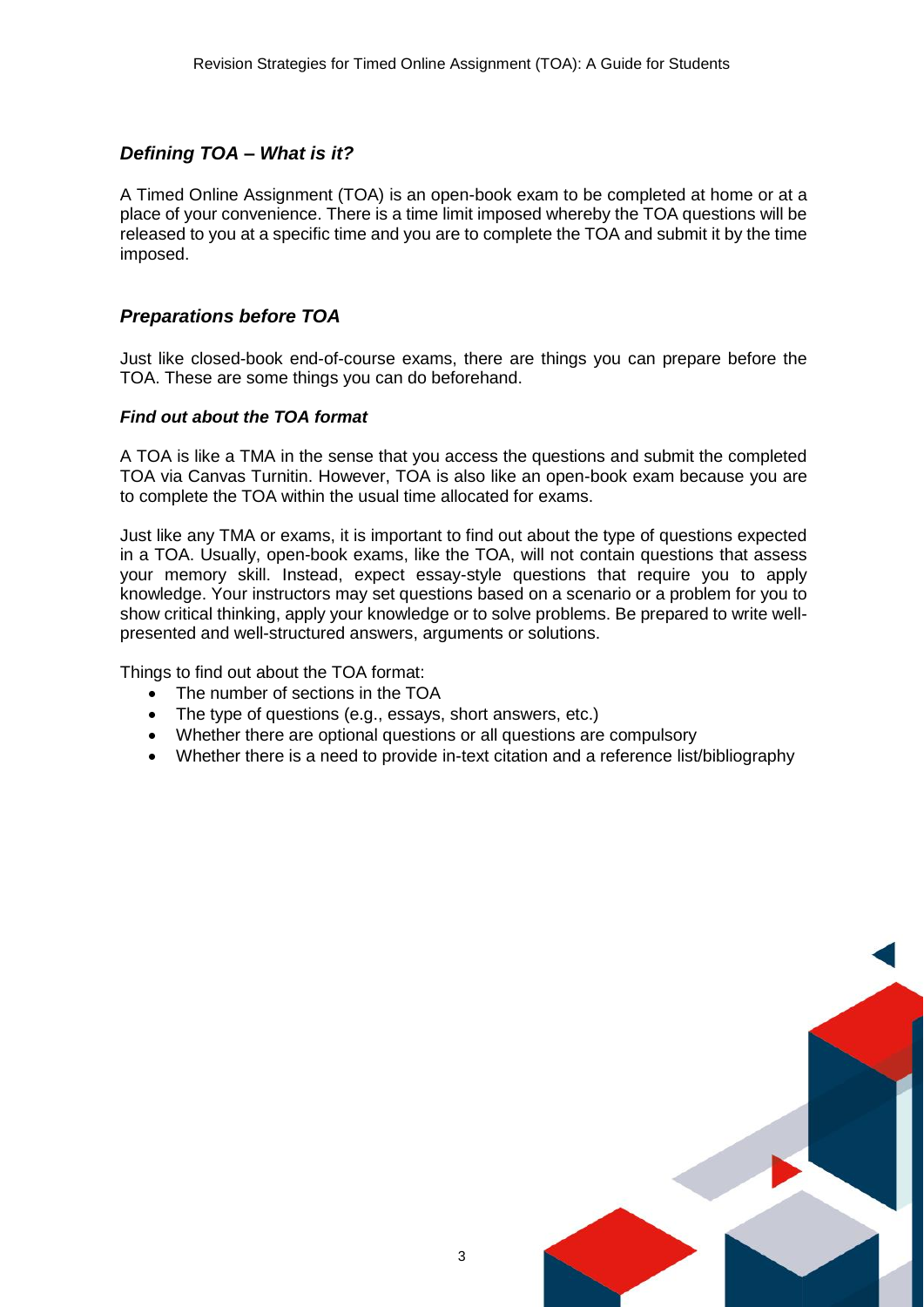## *Preparations before TOA*

#### *Gather materials to support your TOA*

The advantage of a TOA is that you can refer to any materials to help you answer the questions. However, as you only have limited time to complete the TOA, you should not waste time on finding the material but to gather all your materials you may want to refer to beforehand.

Materials you should have it readily accessible during your TOA include:

- Readings, textbooks, study guides
- Lecture/seminar slides
- Your notes
- Website links to reliable resources related to your course
- Equipment like calculators, power cable, etc.
- Reference style guides
- Any other relevant course materials

#### *Study for TOA*

Many students have the misconception that open-book exams, like TOA, require minimum revision because the course materials can be referred to any time during exam, and in this case, while completing the TOA.

An open-book assessment format only means that you do not have to spend time memorizing information. However, you still need to study and to understand concepts and theories so that you can apply them during the assessment time. The limited time imposed on TOA means that there is no time to "figure things out".

In fact, you need to be very familiar with the content and materials so that you can quickly find and refer to them during TOA. You should not copy and paste information directly from the textbook, readings, notes or other online sources because this is plagiarism. Moreover, with application-type questions expected in TOA, you will need to interpret and structure your answers to the question demand, whereby direct copying will not be possible because there is a need to re-structure the content to come up with a targeted answer. Only by studying can you apply your knowledge more efficiently.

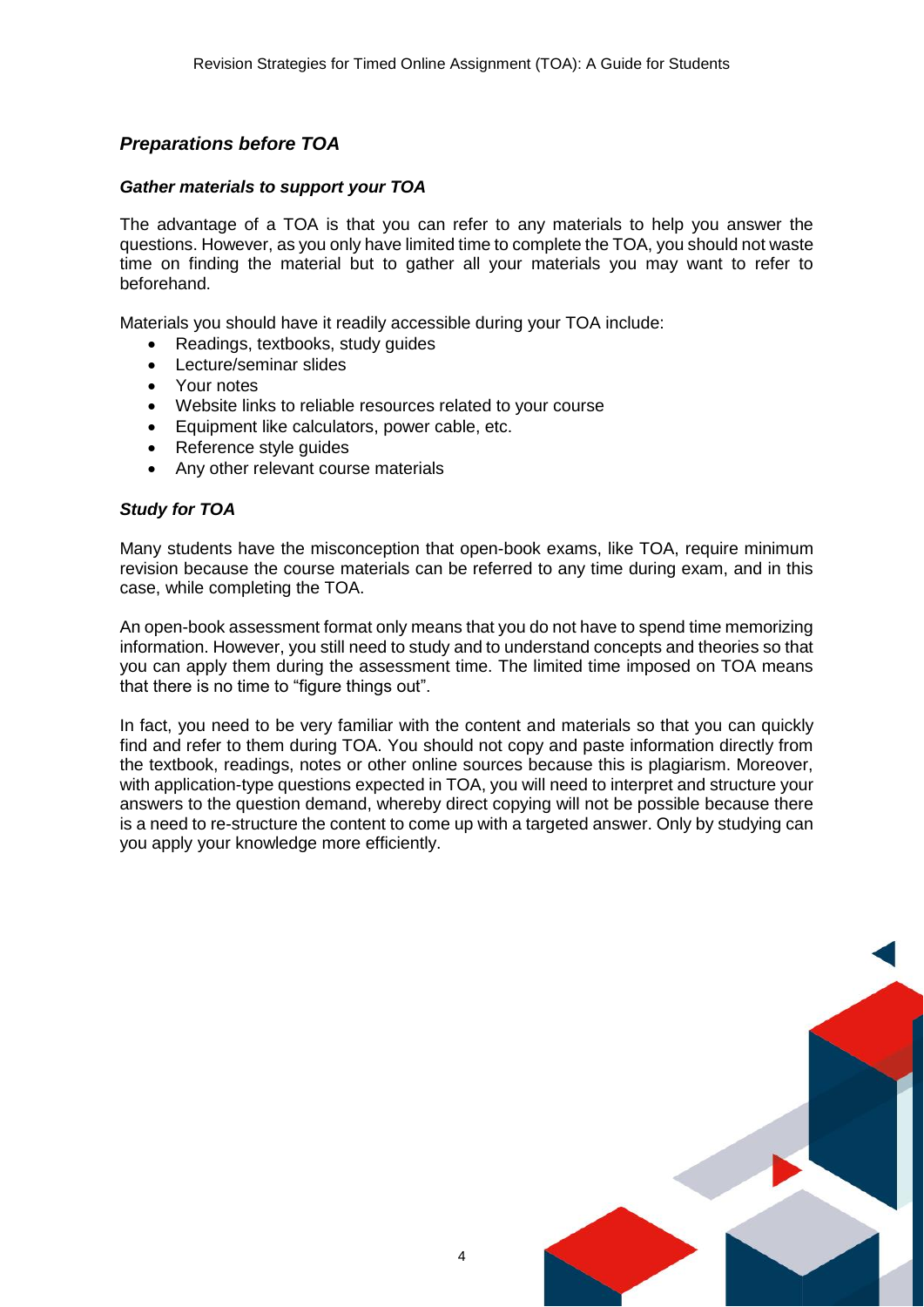## *Preparations before TOA*

#### *Make notes for TOA*

As you are studying for your TOA, or for any type of exams, it is important to take notes. For TOA, the benefit of notetaking also includes increased efficiency during TOA whereby you do not waste precious time looking for information – making notes increases your familiarity with the content, which makes finding the information during TOA faster.

Some suggestions for making notes:

- Use sticky notes to index your textbook and other course materials. For a quicker reference, write down the key concepts or ideas on the sticky notes before using them as index.
- Tab the Table of Content of your textbook so that you can quickly look up the table to find the relevant information within the textbook.
- Summarize key ideas and concepts of the course. In the summary, include page reference or references to where the extended, full version can be found.
- Colour-code your index for quicker referencing you may want to organize your notes by topics.
- Draw out the connections and relationships between topics and concepts this will provide a head start for analyzing and synthesizing key learning points of the course.

For those of you using e-textbooks, you can use the highlight and notetaking functions to make notes. The bookmark function will be useful serving as tabs or sticky notes. Hence the suggestions above are applicable to e-textbooks.

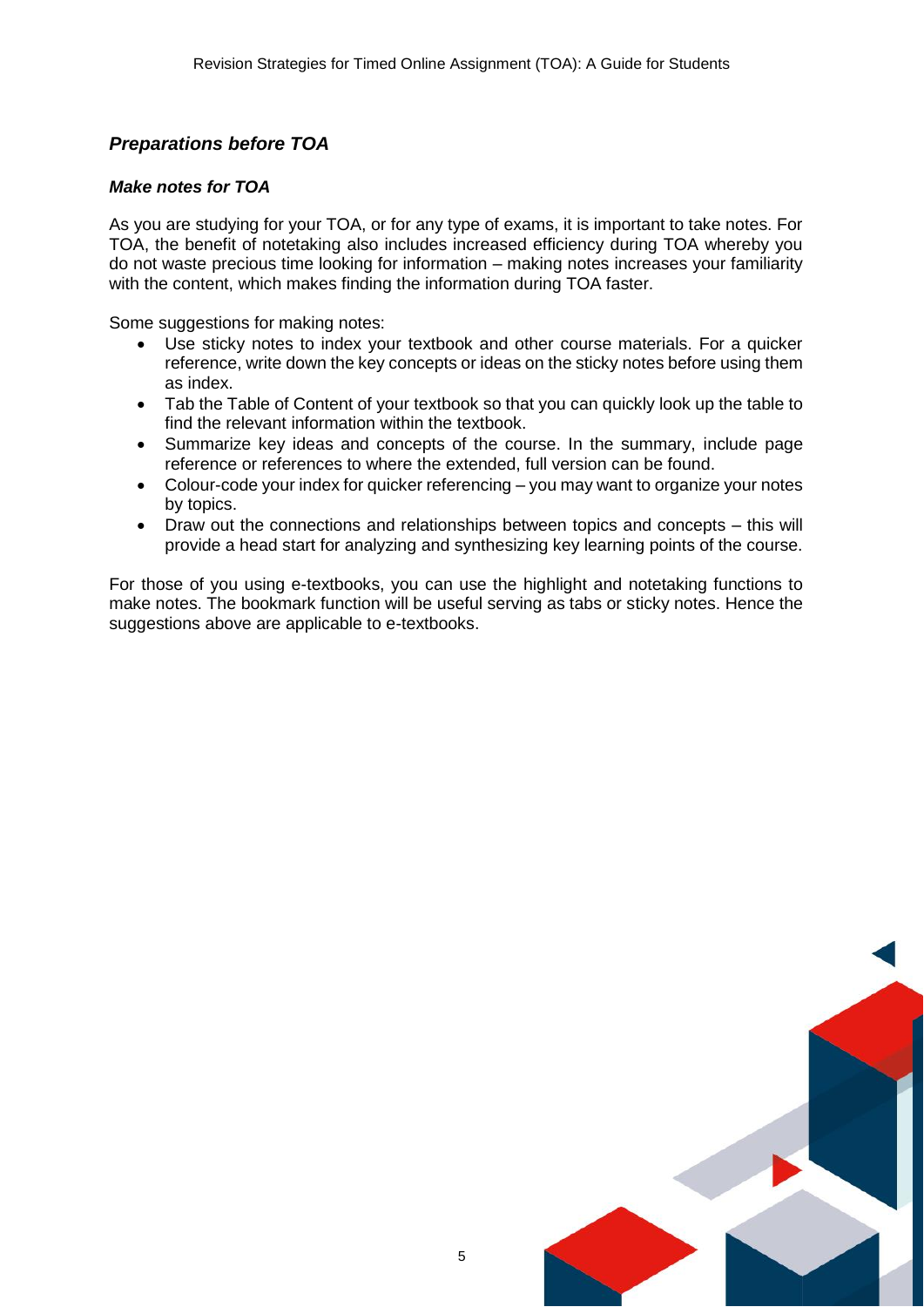#### *What to do during TOA*

You have gathered your course materials, make notes, and found out about the format of your TOA. You are now fully prepared. Here are some more suggestions to help you ace your TOA.

#### *Your "exam hall"*

Create a conducive place for you to attempt your TOA. An ideal place will be somewhere that is quiet with enough space to spread your course materials and notes for easy access and reference. Make sure there is a power plug and power points readily available to charge your laptop or any devices you may be using for your TOA.

#### *Keeping time*

Keeping time is equally important for TOA, just like for closed-book exams. Make sure you have a time management plan for your TOA, for example, 30-minutes limit for each question, and that you keep to it.

Students may be tempted to include long quotations or copy chunks of information from course materials in the answers. This takes up a lot of time and may not be as helpful to producing targeted answers. Remember, copying chunks of information, even with citations provided, is also a form of plagiarism. Instead, aim to paraphrase and be concise with your answers. This is where your prepared notes become important – if you have already learnt, paraphrased and summarized key concepts and idea during revision, you can easily and quickly refer to these notes and adapt them for your TOA.

Remember, even though TOA is an open-book type of assessment, there is no time to learn new things during TOA. Hence, there is still a need to revise and review your course material before your TOA. One last reminder – remember to save your work as you are working!

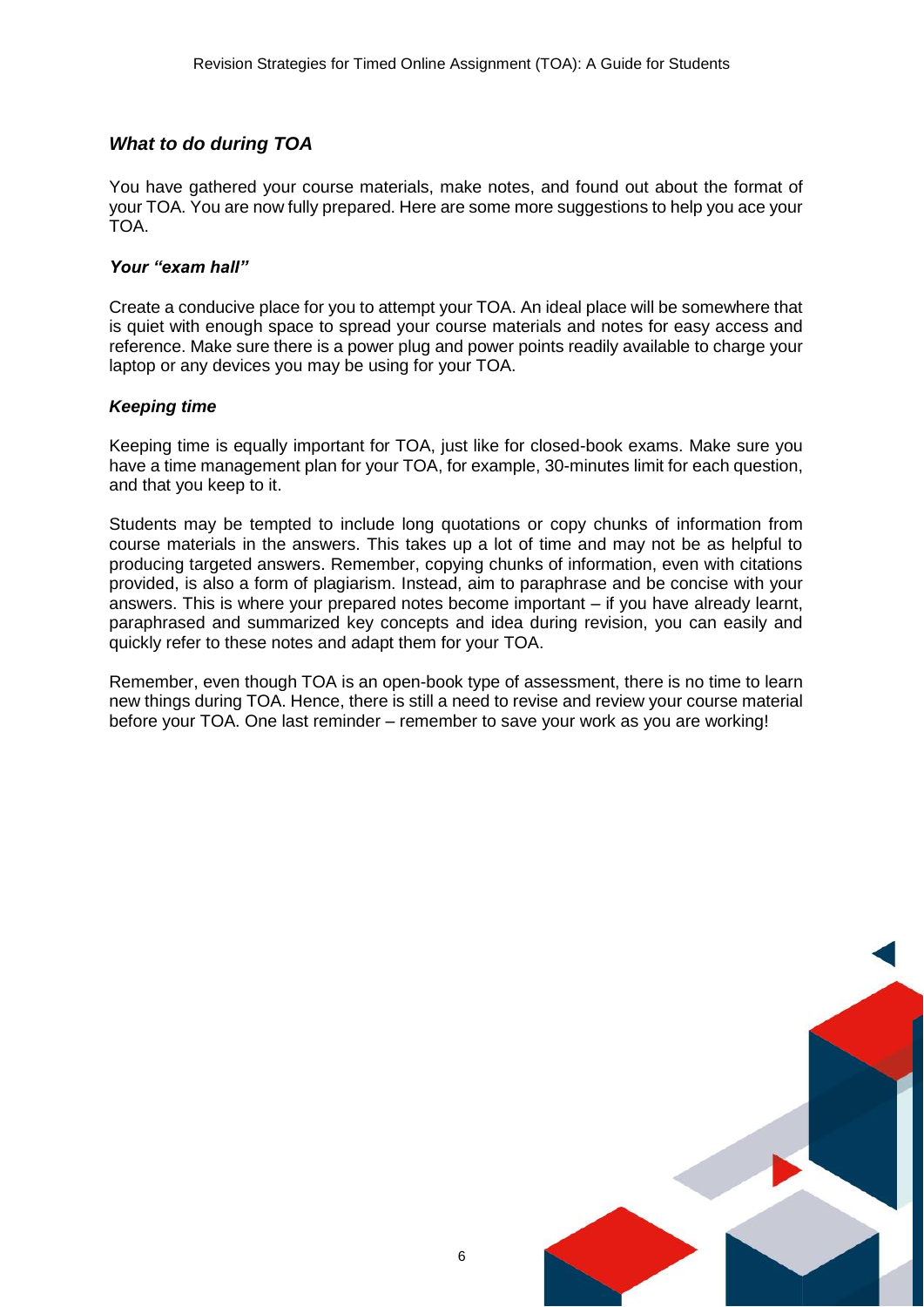## *Summary of Dos and Don'ts*

| <b>DOs</b>                                                                                                               | <b>DON'Ts</b>                                                               |
|--------------------------------------------------------------------------------------------------------------------------|-----------------------------------------------------------------------------|
| Find out details about the format of your TOA<br>(e.g., are there optional questions or are all<br>questions compulsory) | Expect to have time to study during TOA                                     |
| Find out whether there is a need to provide in-<br>text citations and reference list/bibliography                        | Copy or "cut and paste" chunks of content<br>directly into your answers     |
| Familiarize yourself with your course materials<br>so that you can refer to them easily and quickly<br>during TOA        | Start your exam without planning how<br>much time to spend on each question |
| Study for your TOA by making notes                                                                                       | Forget to save your work                                                    |

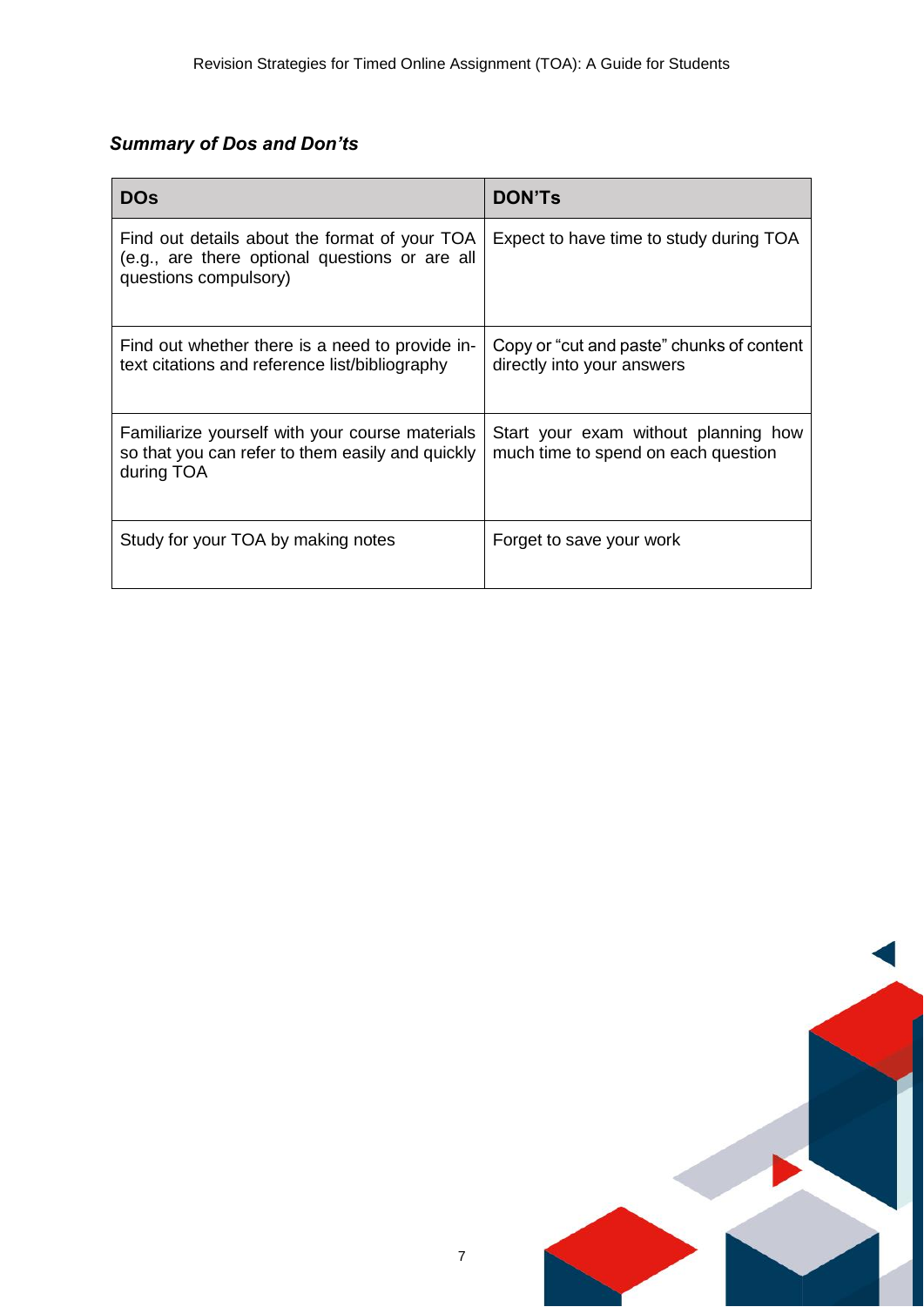| Developed by         | Dr Ho Yan Yin                                                                |
|----------------------|------------------------------------------------------------------------------|
| Produced by          | Alfieana Alphonso<br>Chan Kah Mun                                            |
| Published by         | Teaching & Learning Centre<br><b>Singapore University of Social Sciences</b> |
| Publication date     | November 2020                                                                |
| <b>Revision date</b> | October 2021                                                                 |

© 2020 Teaching & Learning Centre, Singapore University of Social Sciences. All Rights Reserved.

No part of this material may be reproduced or transmitted in any form, or by any means, without permission in writing from the publisher.